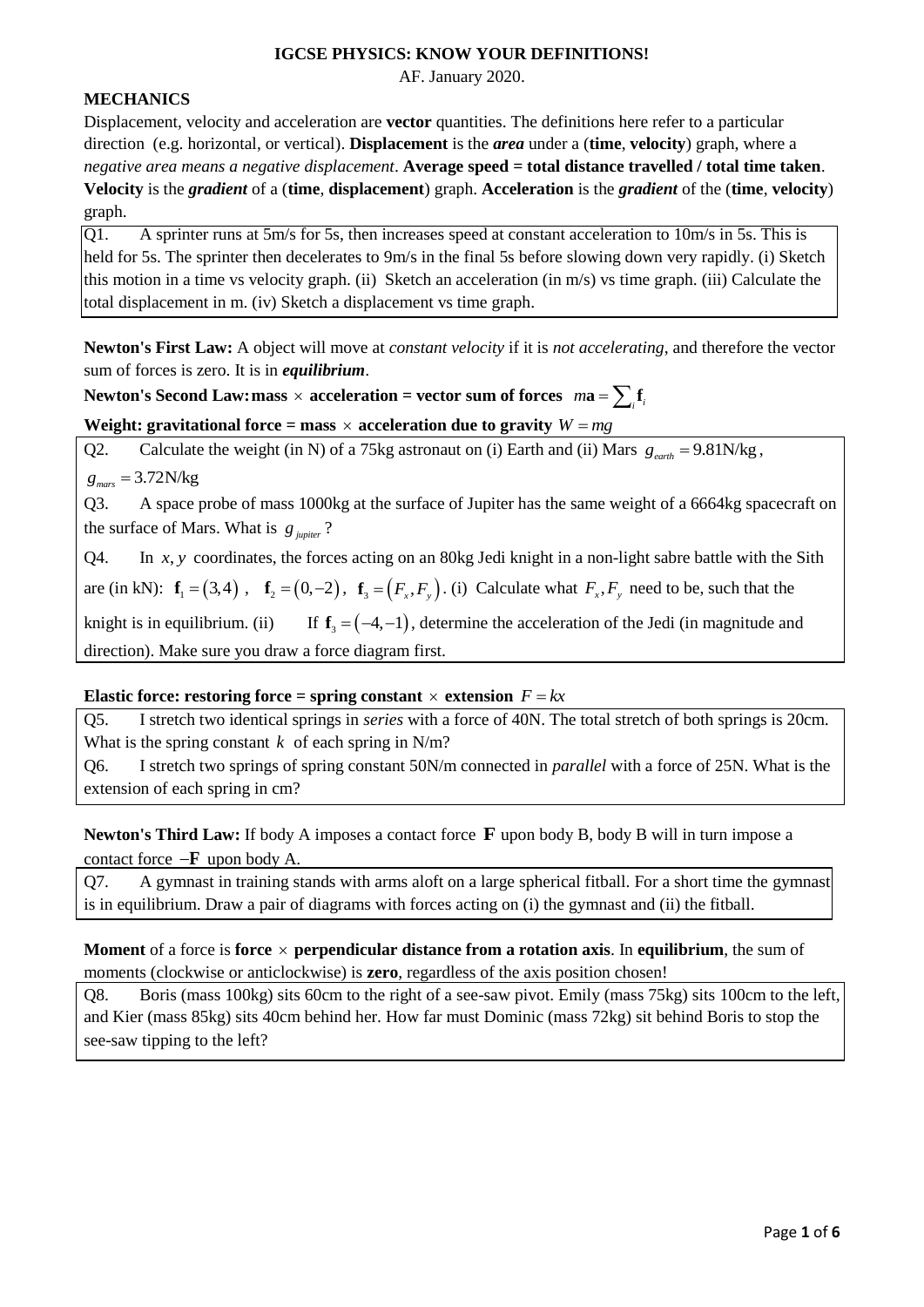**Equations of constant acceleration motion:** *u* initial velocity, *a* acceleration, *t* time, *v* final velocity, *x* displacement,  $x_0$  initial displacement<sup>:</sup> **Equations of constant acceleration motion:** *u* initial velocity, *a* acceleration motion: *u* initial displacement:<br>  $v = u + at$ ,  $x = x_0 + \frac{1}{2}(u + v)t$ ,  $x = x_0 + ut + \frac{1}{2}at^2$ ,  $v^2 = u^2 + 2ax$ 

Q9. A bullet is fired at 370m/s horizontally into some Kevlar armour, which causes it to stop within 5mm. (i) Calculate the acceleration of the bullet in the armour in  $m/s<sup>2</sup>$ . (ii) Calculate the stopping time in s. (Use standard form).

For **projectile motion**, in the *y* direction the acceleration is  $g = 9.81$ ms<sup>-2</sup> downwards, and 0 ms<sup>-2</sup> in the **x** direction i.e. a **constant velocity in the** *x* **direction.**

Q10. The winner of the 2019 Red Bull Cliff Diving event in Mostar, Bosnia did a perfect 10 dive from the Stari Most bridge, a height of 24.0m above the river Neretva. Assuming he fell from rest and air resistance can be ignored, calculate (i) his time /s in the air and (ii) the speed in m/s that he hit the river.

**Conservation of momentum:** The **vector sum** of **mass**  $\times$  **velocity** over all objects in a collision is the **same** after the collision. (Although the momenta of individual objects might change in the event).

Q11. In *The Blues Brothers*, Jake and Elwood's car (mass 2000kg), going at 55mph, crashes into a police car (mass 2500kg) moving at 10mph in the opposite direction. (i) If both the cars move together after the crash, calculate the resulting speed of the cars. (ii) If instead they collide elastically, calculate the velocities of both cars after the collision.

#### **Impulse** is a **change** in **momentum**, and the *area* under a (**time**, **force**) graph

Q12. The bullet in Q9 has a mass of 0.03kg. Calculate the impulse provided to it by the Kevlar armour. Also calculate the average force acting on it.

**Conservation of energy: Kinetic energy + gravitational potential energy + elastic potential energy + ....** is a **constant** in a closed system.

**Kinetic energy:**  $\frac{1}{2}mv^2$ **Gravitational Potential Energy:** mgh  $\frac{1}{2}kx^2$ Q13. Lewis Hamilton is thrown into the air (height gain 30.0cm) by his team mates to celebrate his sixth Formula 1 world title. If his maximum gravitational potential energy is 200J, what is his mass in kg? Q14. Usain Bolt (mass 94kg) ran the 200m in 19.19s in the Berlin 2009 World Championships. Calculate his average speed and hence determine his average kinetic energy in J. Q15. A coin is dropped down 49.1m well shaft in Carisbrooke Castle on the Isle of Wight. By considering the GPE to KE conversion, calculate the speed that the coin reaches the water at the bottom of the well.

# **Work done** = *area* under a (**displacement**, **force**) graph

**Power** = **rate** of use of **energy**. For a moving vehicle, **power = driving force**  $\times$  **velocity** 

Q16. A world class cyclist can produce 400W of power over the course of an hour. If the cyclist is travelling at 12m/s, what is the driving force on the bike? How much energy (in J) is expended in total?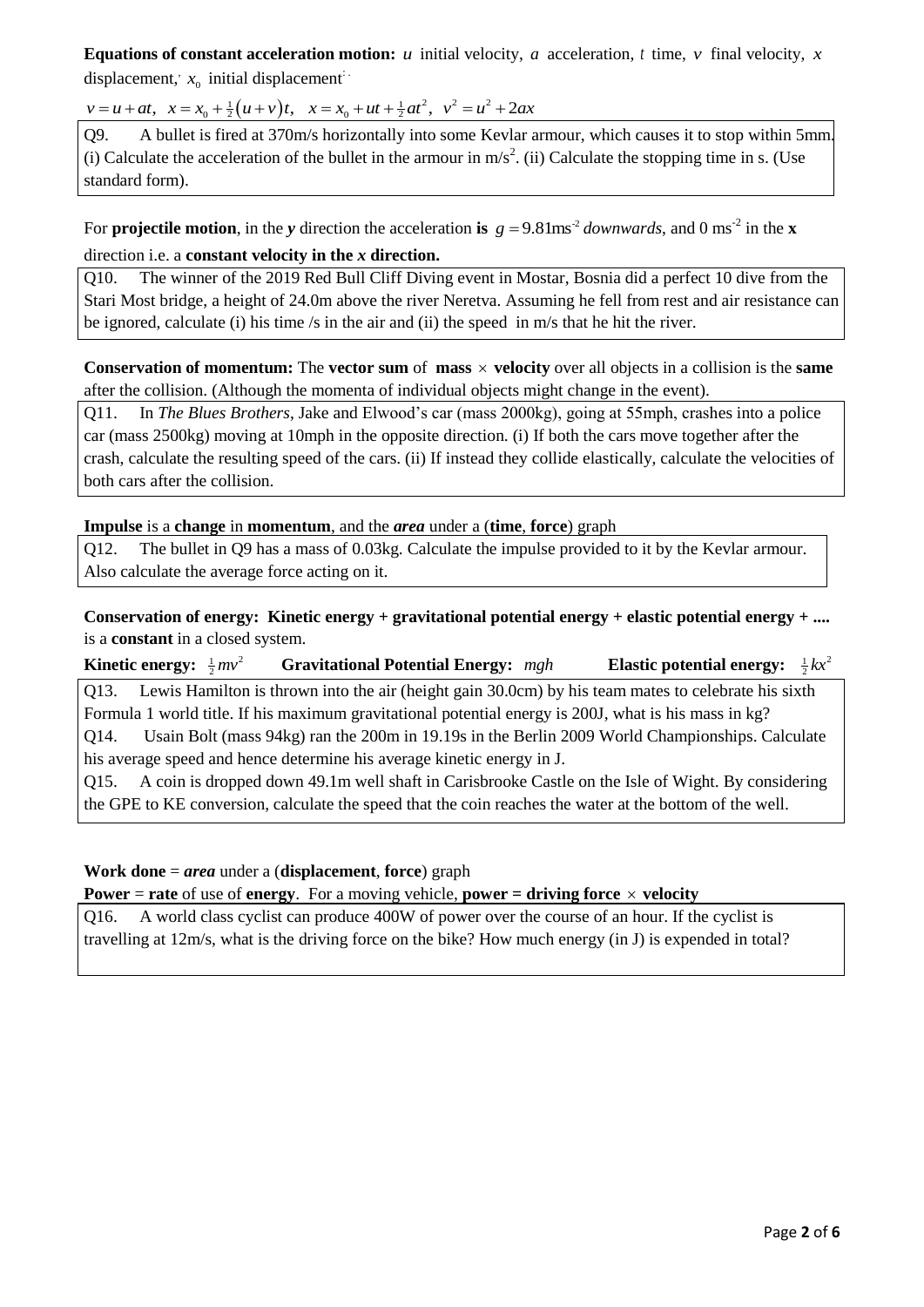# **ELECTRICITY & MAGNETISM**

|                              |                        | <b>Ohm's Law:</b> V Voltage or 'potential difference' <i>across</i> a resistive element is proportional to current     |
|------------------------------|------------------------|------------------------------------------------------------------------------------------------------------------------|
|                              |                        | that flows through it. i.e. $V = IR$ . The constant of proportionality R is the <b>resistance</b> (in ohms $\Omega$ ). |
| <b>Electrical Power</b>      | $P = VI$               | P power, V voltage, I current                                                                                          |
| <b>Resistive power loss:</b> | $P = I^2 R$            | P power, I current, R resistance                                                                                       |
| <b>Resistance of a wire:</b> | $R = \frac{\rho l}{A}$ |                                                                                                                        |
|                              |                        | R resistance I length A cross sectional area $\rho$ resistivity Assume uniform resistivity and cross                   |

*R* **resistance**, *l* **length**, A cross sectional area,  $\rho$  resistivity. Assume uniform resistivity and cross sectional area along length of wire. Copper:  $\rho = 1.68 \times 10^{-8}$ , Aluminium :  $\rho = 2.82 \times 10^{-8} \Omega$ m Addition of **resistors** wired in **series**:  $R = R_1 + R_2 + ...$ 

| Addition of <b>resistors</b> wired in <b>parallel</b> : $\frac{1}{n} = \frac{1}{n} + \frac{1}{n} + $ |                 |  |
|------------------------------------------------------------------------------------------------------|-----------------|--|
|                                                                                                      | $R$ $R_1$ $R_2$ |  |

Q17: A 12.0V power supply is connected to a 200 $\Omega$  resistor and another component of resistance 50 $\Omega$ . Calculate the potential difference across each resistor, and the current flowing through the circuit. How many coulombs of charge will be drawn from the power supply in 5 minutes? Now repeat the question with both resistors in parallel.

Q18: 1.23A of current are drawn through an electrical heater. It supplies 1200W of heat with an energy efficiency of 80%. If the heater is a coil of wire that glows when current passes through it, what is its resistance?

Q19: Calculate the electrical resistance of a 100km aluminium power cable of radius 1.50cm.

Q20: A copper wire of diameter 2.00mm has a resistance of  $0.01 \Omega$ . How long is the wire?

# **'Right hand thumbs up rule'** for **magnetic field** (fingers) due to a **current** (thumb)

**Right hand grip rule for solenoids** (fingers represent current, thumb is north pole)

**Fleming's Left hand motor rule:** (Thumb: **Motion**, First finger: **magnetic Field**, Index finger: **Current**) **Faraday's law of induction:** *Voltage induced is proportional to the rate of change of magnetic flux linked.* **Right hand generator rule:** (Thumb: **Motion**, First finger: **magnetic Field**, Index finger: **Current**)

Q21: Sketch the magnetic field lines around a solenoid, and describe how the diagram represents how magnetic field strength varies with distance from the solenoid. How could you make the field stronger? Q22: Draw a diagram of an *electromagnetic relay,* and describe in bullet points how it works

Q23: Explain via a diagram how a strip of aluminium held between the poles of a magnet can be made to oscillate when an AC current is passed through the aluminium.

Q24: A non-magnetic steel wheel of a train passes between the poles of an electromagnet. Explain in bullet points how the wheel can be stopped rotating when the electromagnet is turned on. Explain what happens to the kinetic energy of the wheel.

| <b>Transformers:</b> |  |  | $V_1, I_1$ Voltage, current in primary coil, $V_2, I_2$ |
|----------------------|--|--|---------------------------------------------------------|
|----------------------|--|--|---------------------------------------------------------|

voltage, current in secondary coil,  $N_1$ ,  $N_2$  number of turns in primary, secondary coils.

- Q25: Electricity is AC, RMS 11kV in an overhead power line, and AC RMS 230V from a domestic mains plug socket.
- (i) By means of a voltage vs time sketch graph, explain what "AC" and "RMS 230V" means.
- (ii) In the step-down transformer between the power line and the sub-system which is connected to your house, the number of secondary coils is 50. How many primary coils must there be?
- (iii) An average house requires a maximum electrical power input of about 9200W. If this is supplied by 230V AC, determine the corresponding current in A.
- (iv) If 321 homes are supplied by a single 11kV power line, determine the maximum current drawn though the power line.

*I*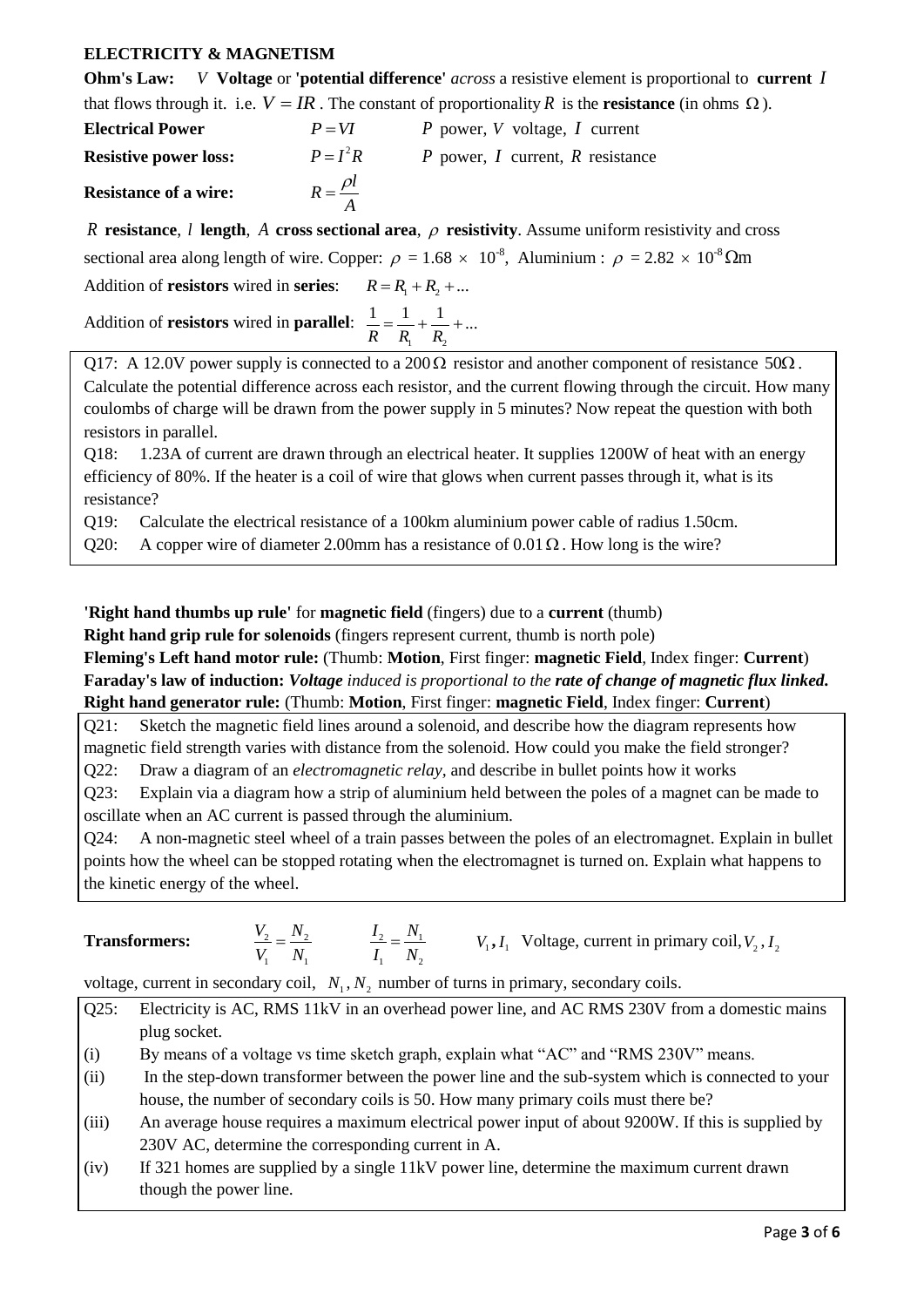#### **THERMAL PHYSICS**

**Ideal gas law:**  $pV = nRT$ 

p pressure, *V* volume, *n* number of moles of gas, molar gas constant  $R = 8.314$  Jmol<sup>-1</sup>K<sup>-1</sup>, *T* absolute

#### temperature (in Kelvin).  $V \propto T$  **Charles' Law**  $p \propto \frac{1}{\sigma}$ *V*  $\propto \frac{1}{\sigma}$  Boyle's Law

Q26: An empty plastic drinks bottle of volume  $500 \text{cm}^3$  is open at ground level, where the pressure is  $101 \text{kPa}$ (about 1 atmosphere) and the temperature is  $5^{\circ}$ C. It is taken on a ski lift to 3500m, where the pressure drops to 72kPa and the temperature is -20 $\degree$ C. The bottle is then sealed before taken back down on the lift to ground level. What is the volume of the crushed bottle, assuming the sides can withstand very little pressure difference.

 $\Delta E = mc\Delta T$ Energy  $\Delta E$  required to raise the temperature of a mass m by  $\Delta T$  where c is the specific heat capacity (i.e. heat capacity per kilogram of thermal mass).  $\Delta E = mL_{vap}$ : Energy  $\Delta E$  required to convert

*m* kg of liquid to gas, at the boiling temperature of the liquid.  $L_{vap}$  is the specific latent heat of vaporisation.

 $\Delta E = mL_{\text{fix}}$ : Energy  $\Delta E$  required to convert *m* kg of solid to liquid, at the freezing temperature of the liquid.

*Lfus* is the specific latent heat of fusion.

Q27: Water has a specific heat capacity of about 4200J/kg/K. If a 2kW kettle is 100% efficient, calculate how much time it will take to raise 1.23kg of water from  $10^{\circ}$ C to  $100^{\circ}$ C.

Q28: Gold has a specific latent heat of fusion of 62.8kJ/kg and a specific heat capacity of 129J/kg/K. In the first series of *Game of Thrones*, about 2.0kg of molten gold is poured onto the head of Viserys Targaryen. Assuming the gold is initially at 1200  $\degree$ C and ends up solid at 20 $\degree$ C, calculate the total thermal energy transferred. Gold has a melting point of  $1063^{\circ}$ C. Try not to think about where the heat went!

Temperature conversions: **Fahrenheit** to **Celsius** to **Kelvin**:  $T_K = T_C + 273.15$ ,  $T_F = \frac{9}{5}T_C + 32$ 

Q29: The temperature at the US Antarctic base McMurdo station varies from  $-18^{\circ}$ F to 33 $^{\circ}$ F. What is this range in Celsius?

**Pressure of a column of fluid:**  $p = \rho gh$ . *p* pressure,  $\rho$  fluid density, *g* gravitational acceleration, *h* height of fluid column.

Q30: Seawater has a density of about  $1029\text{kg/m}^3$ . If atmospheric pressure is  $101\text{kPa}$ , calculate how deep you must dive to gain an extra atmosphere of pressure.

Q31: An elephant seal dives to a depth of about 1,550m and blows a bubble of radius *r* . By what factor does the bubble radius increase as the bubble rises to the surface? Assume the water temperature is the same. Q32: How many mm of a column of mercury corresponds to 10kPa change of pressure? Mercury density is  $13,593$ kg/m<sup>3</sup>.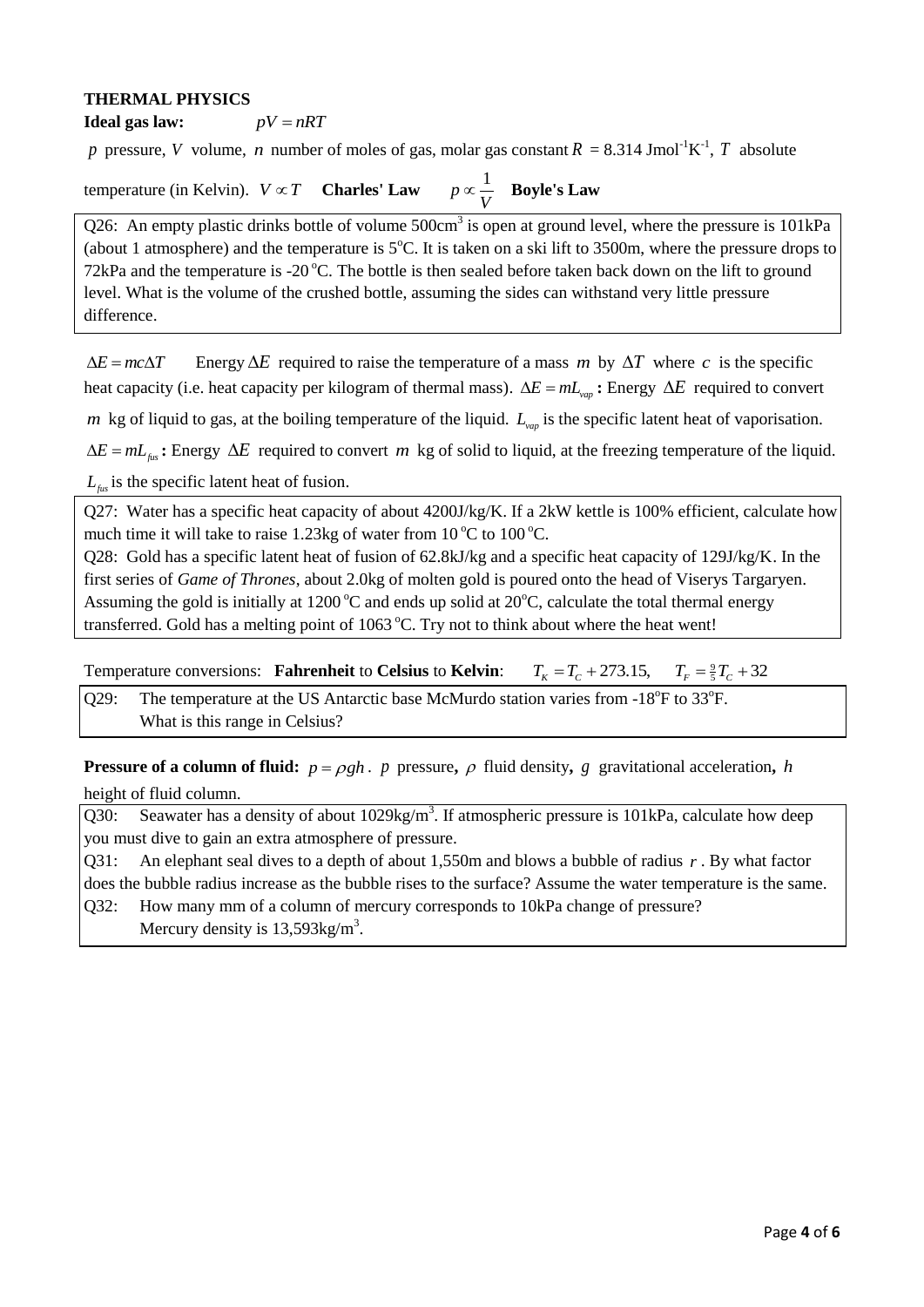# **WAVES & OPTICS**

Angle of incidence = angle of reflection:  $\theta_i = \theta_r$ : Snell's law of refraction:  $n_1 \sin \theta_1 = n_2 \sin \theta_2$ .

This is an electromagnetic wave special case of:  $\sin \theta$ /wavespeed = constant.

 $n$  = refractive index (speed of light in a vacuum / speed of light in a medium). Angles  $\theta$  are measured from the **normal** to the reflecting surface. **Total internal reflection** at glass : air interface i.e. no **refraction** if  $n_{glass} \sin \theta_c = n_{air} \sin 90^\circ$ . This is the *critical angle* 

Q33: Sunlight strikes the surface of a lake at  $50^{\circ}$  to the surface normal. It passes through 5.0m of water (refractive index 1.33) and then through a 10cm thick glass window of a Secret Underwater Base. What angle from the normal of the glass does the light ray travel? The refractive index of glass is 1.52.

Q34: Calculate (i) the critical angle for light travelling between glass and lake water (ii) glass and air.

Q35: White light travels through the top of a triangular (glass) prism such that the red wavelengths are refracted slightly above the horizontal, and green and blues slightly below. Sketch how the different colours *disperse* as they emerge from the prism (into air).

Q36: Draw a diagram to show how light can travel without much *attenuation* in an optic fibre.

**Wave speed:**  $c = f \lambda$ . *c* speed, *f* frequency,  $\lambda$  wavelength. **Frequency:**  $f = \frac{1}{n}$ *T*  $=\frac{1}{\pi}$ . *f* frequency, *T* time

period of oscillation. **Speed of light in a vacuum:**  $2.998 \times 10^8 \text{ ms}^{-1}$ . **Speed of sound in air** (20°C): 344 ms<sup>-1</sup> **Speed of sound in water:** 1482 ms-1

Q37: The musical note A (440Hz) is played by a flute. Calculate the wavelength in (i) air and (ii) water. Q38: An ultrasonic pulse from a Dolphin in water has a wavelength of 1.23cm.

Calculate the frequency in Hz and period in s.

Q39: A water wave travelling at  $10m/s$  in deep water strikes the normal to a reef at  $30^{\circ}$ . Over the reef the wave speed drops to 6m/s. If the wavelength of the wave over the reef is 16m, calculate the wavelength in deep water. Also calculate the angle of refraction of the wave as it passes over the reef.

Q40: The waves then pass through a aperture of gap 16m between large rocks. Sketch what will happen to the wavefronts beyond the gap. Assume the water is the same depth as before the rocks.

**Thin lens Formula:** 
$$
\frac{1}{u} + \frac{1}{v} = \frac{1}{f}
$$
 *u* object distance, *v* image distance, *f* focal length of a lens

Q41: A luminous object of height 10cm is placed 30cm behind a thin lens of focal length 5cm. How far away from the lens will the image be, and what will be its height? Draw a diagram as well as use the thin lens formula while performing your calculation.

Q42: By means of a ray diagram, explain how a thin lens can be used as a magnifying glass when an object (use a stick and circular pinhead) is placed within the focal length of the lens.

# **NUCLEAR PHYSICS**

The number of decays of a radioactive element per second (**'activity'**) is **proportional** to the **number of radioactive atoms that have not yet decayed**

 $T<sub>1</sub>$  **half life**. The time taken for half of the number of radioactive elements in a sample to decay.

The graph of the **activity** vs **time** is an **exponential decay.**

# **Alpha decay:**

 $\frac{4}{2}$  $^{229}_{90}Th \rightarrow ^{225}_{88}$  $X \rightarrow \frac{Z+N-4}{Z-2}Y$ Th  $\rightarrow \frac{225}{88}Ra$  $Z^{2+N}X \rightarrow Z^{2+N-4}Z+ \alpha$ α  $Z_Z^{\scriptscriptstyle{+N}}X \rightarrow Z_{Z-2}^{\scriptscriptstyle{+N-4}}Y + \alpha$ Atomic number (Z) *reduces* by 2. Mass number (A) *reduces* by 4<br> $\rightarrow \frac{255}{88}Ra + \alpha$ 

Kinetic energy of alpha particle (a Helium nucleus) is approximately 5MeV. (100,000  $\times$  ionization energy for an air molecule).